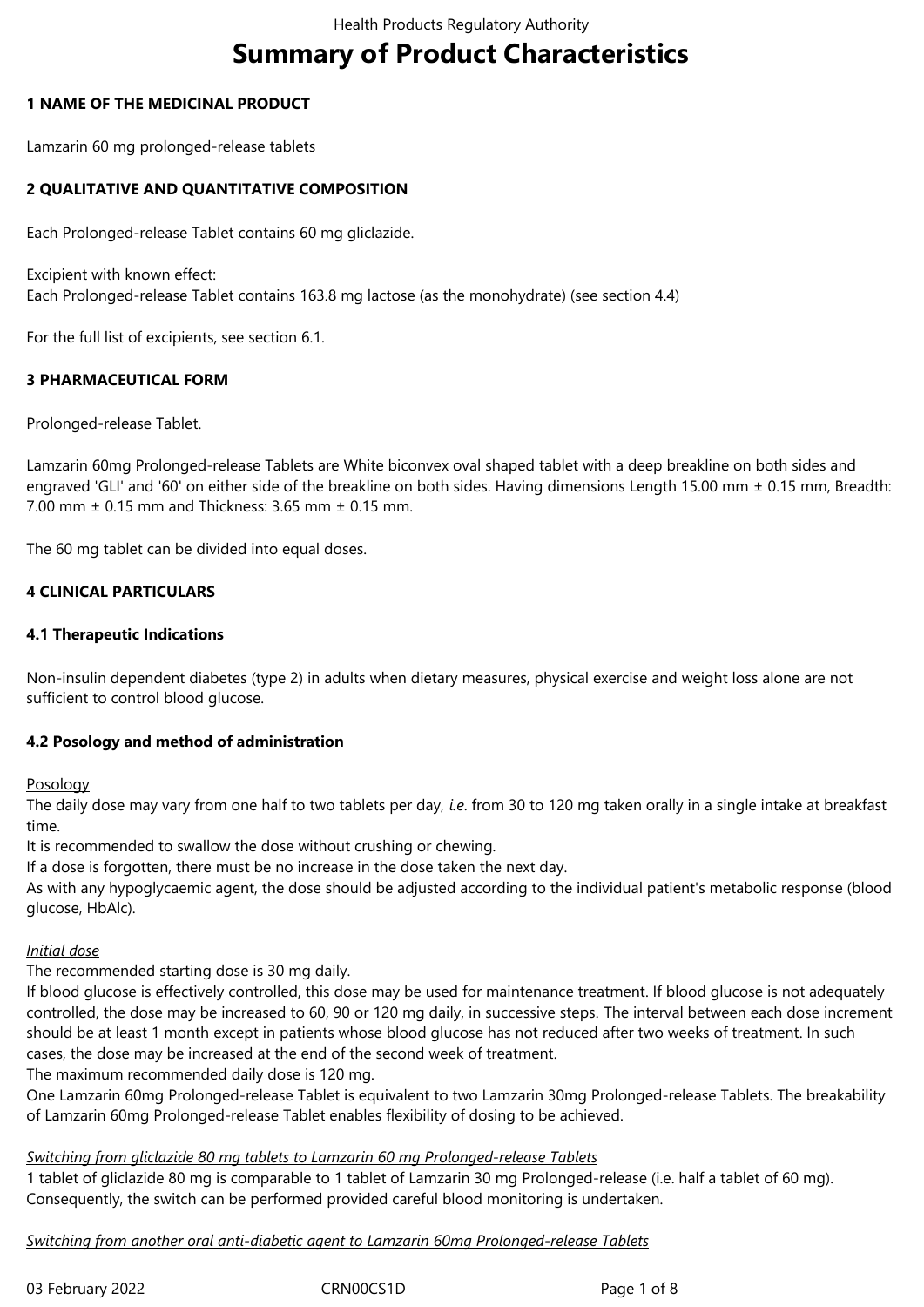#### Health Products Regulatory Authority

Lamzarin 60mg Prolonged-release Tablets can be used to replace other oral anti-diabetic agents. The dosage and the half-life of the previous anti-diabetic agent should be taken into account when switching to Lamzarin 60mg Prolonged-release Tablets. A transitional period is not generally necessary. A starting dose of 30 mg should be used and this should be adjusted to suit the patient's blood glucose response, as described above. When switching from a hypoglycaemic sulphonylurea with a prolonged half-life, a treatment free period of a few days may be necessary to avoid an additive effect of the two products, which might cause hypoglycaemia.

The procedure described for initiating treatment should also be used when switching to treatment with Lamzarin Prolonged-release Tablets, i.e. a starting dose of 30 mg/day, followed by a stepwise increase in dose, depending on the metabolic response.

## *Combination treatment with other anti-diabetic agents*

Lamzarin 60mg Prolonged-release Tablets canbe given in combination with biguanides, alpha glucosidase inhibitors or insulin. In patients not adequately controlled with gliclazide, concomitant insulin therapy can be initiated under close medical supervision.

# Special Populations

## *Older people (over 65 years of age)*

Lamzarin 60mg Prolonged-release Tablets should be prescribed using the same dosing regimen recommended for patients under 65 years of age.

# *Patients with mild to moderate renal insufficiency*

The same dosing regimen can be used as in patients with normal renal function with careful patient monitoring. These data have been confirmed in clinical trials.

## *Patients at risk of hypoglycaemia*

There is an increased risk of hypoglycaemia in the following circumstances:

- Undernourished or malnourished patients
- Patients with severe or poorly compensated endocrine disorders (hypopituitarism, hypothyroidism, adrenocorticotrophic insufficiency)
- Following withdrawal of prolonged and/or high dose corticosteroid therapy
- Patients with severe vascular disease (severe coronary heart disease, severe carotid impairment or diffuse vascular disease)

It is recommended that the minimum daily starting dose of 30 mg is used.

## *Paediatric population*

The safety and efficacy of Lamzarin 60mg Prolonged-release Tablets in children and adolescents has not been established. No data and clinical studies are available in children.

## Excipients

This medicinal product contains lactose monohydrate. Patients with rare hereditary problems of galactose intolerance, the Lapp lactase deficiency or glucose-galactose malabsorption should not take this medicine

# Method of administration

Oral use.

It is recommended that the tablet(s) be swallowed whole without chewing or crushing.

## **4.3 Contraindications**

This medicine is contraindicated in case of:

- Hypersensitivity to the active substance or to any of the excipients listed in section 6.1.
- Hypersensitivity to other sulphonylureas or sulphonamides
- Type 1 diabetes
- Diabetic pre-coma and coma, diabetic keto-acidosis
- Severe renal or hepatic insufficiency. In these cases, the use of insulin is recommended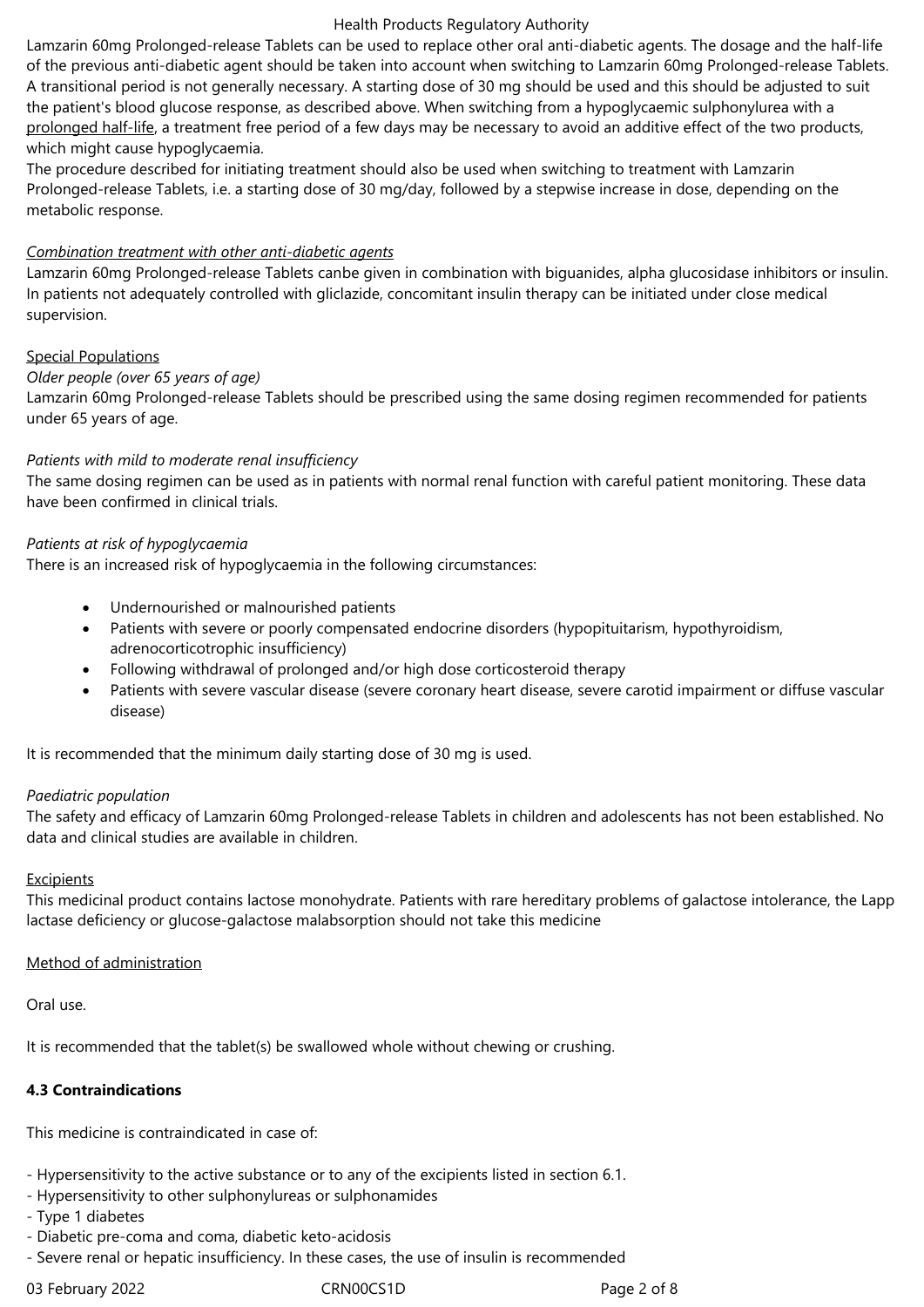- Health Products Regulatory Authority
- Treatment with miconazole (see section 4.5)
- Lactation (see section 4.6)

# **4.4 Special warnings and precautions for use**

# Hypoglycaemia

This treatment should be prescribed only if the patient is likely to have a regular food intake (including breakfast). It is important to have a regular carbohydrate intake due to the increased risk of hypoglycaemia if a meal is taken late, if an inadequate amount of food is consumed or if the food is low in carbohydrate. Hypoglycaemia is more likely to occur during low-calorie diets, following prolonged or strenuous exercise, alcohol intake or if a combination of hypoglycaemic agents is being used.

Hypoglycaemia may occur following administration of sulphonylureas (see section 4.8). Some cases may be severe and prolonged. Hospitalisation may be necessary and glucose administration may need to be continued for several days.

Careful selection of patients, of the dose used, and clear patient directions are necessary to reduce the risk of hypoglycaemic episodes.

Factors which increase the risk of hypoglycaemia:

- Patient refuses or (particularly in elderly subjects) is unable to co-operate
- Malnutrition, irregular mealtimes, skipping meals, periods of fasting or dietary changes
- Imbalance between physical exercise and carbohydrate intake
- Renal insufficiency
- Severe hepatic insufficiency
- Overdose of Lamzarin
- Certain endocrine disorders: thyroid disorders, hypopituitarism and adrenal insufficiency
- Concomitant administration of alcohol or certain other medicines (see section 4.5)

## Renal and hepatic insufficiency

The pharmacokinetics and/or pharmacodynamics of gliclazide may be altered in patients with hepatic insufficiency or severe renal failure. A hypoglycaemic episode occurring in these patients may be prolonged, so appropriate management should be initiated.

## Patient information

The risks of hypoglycaemia, along with its symptoms (see section 4.8), treatment and conditions that predispose to its development, should be explained to the patient and to family members. The patient should be informed of the importance of following dietary advice, of taking regular exercise, and of regular monitoring of blood glucose levels.

## Poor blood glucose control

Blood glucose control in a patient receiving anti-diabetic treatment may be affected by any of the following: St. John's wort preparations (see section 4.5), fever, trauma, infection or surgical intervention. In some cases, it may be necessary to administer insulin.

The hypoglycaemic efficacy of any oral anti-diabetic agent, including gliclazide, is attenuated over time in many patients. This may be due to progression in the severity of the diabetes, or to a reduced response to treatment. This phenomenon is known as secondary failure, which is distinct from primary failure, when an active substance is ineffective as first-line treatment.

Adequate dose adjustment and dietary compliance should be considered before classifying the patient as secondary failure.

## Dysglycaemia:

Disturbances in blood glucose, including hypoglycaemia and hyperglycaemia have been reported, in diabetic patients receiving concomitant treatment with fluoroquinolones, especially in elderly patients. Indeed, careful monitoring of blood glucose is recommended in all patients receiving at the same time Lamzarin Prolonged-release Tablets and a fluoroquinolone.

Patients with rare hereditary problems of galactose intolerance, total lactase deficiency or glucose-galactose malabsorption should not take this medicine.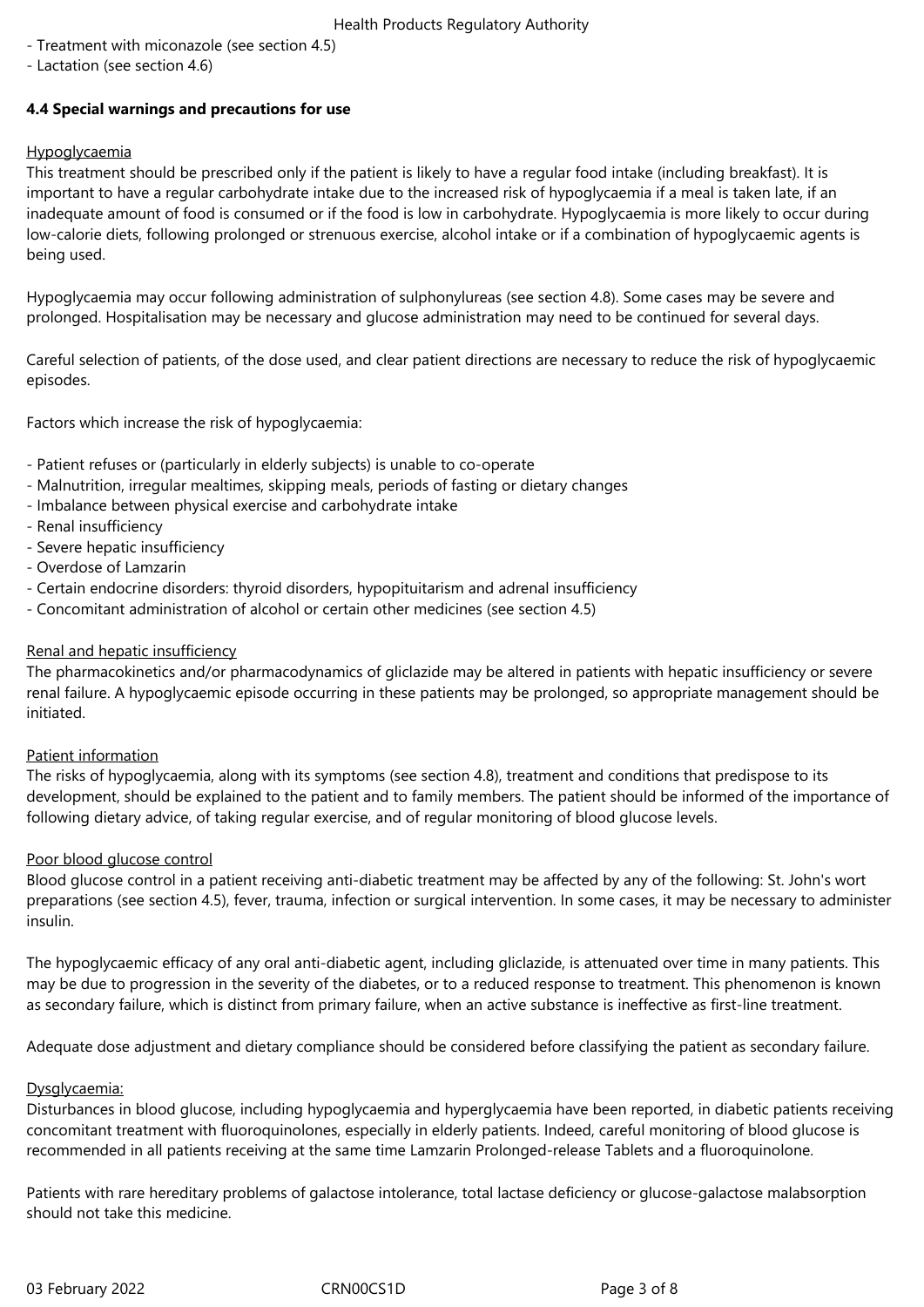# Laboratory tests

Measurement of glycated haemoglobin levels (or fasting venous plasma glucose) is recommended in assessing blood glucose control. Blood glucose self-monitoring may also be useful.

Treatment of patients with glucose-6-phosphate (G6PD)-deficiency with sulphonylurea agents can lead to haemolytic, anaemia. Since gliclazide belongs to the chemical class of sulphonylurea drugs, caution should be used in patients with G6PD-deficiency and a non- sulphonylurea alternative should be considered.

# **4.5 Interaction with other medicinal products and other forms of interactions**

1) The following products are likely to increase the risk of hypoglycaemia

# Contra-indicated combination

*- Miconazole (systemic route, oromucosal gel):* increases the hypoglycaemic effect with possible onset of hypoglycaemic symptoms, or even coma.

# Combinations which are not recommended

*- Phenylbutazone (systemic route):* increases the hypoglycaemic effect of sulphonylureas (displaces their binding to plasma proteins and/or reduces their elimination). It is preferable to use a different anti-inflammatory agent, or else to warn the patient and emphasise the importance of self-monitoring. Where necessary, adjust the dose during and after treatment with the anti-inflammatory agent.

*- Alcohol:* increases the hypoglycaemic reaction (by inhibiting compensatory reactions) that can lead to the onset of hypoglycaemic coma. Avoid alcohol or medicines containing alcohol.

# Combinations requiring precautions for use

Potentiation of the blood glucose lowering effect and thus, in some instances, hypoglycaemia may occur when one of the following drugs is taken: Other anti-diabetic agents (insulins, acarbose, biguanides (e.g. metformin), thiazolidinediones, dipeptidyl peptidase-4 inhibitors, GLP-1 receptor agonists); beta-blockers; fluconazole; angiotensin converting enzyme inhibitors (captopril, enalapril); H2-receptor antagonists; monoamine oxidase inhibitors (MAOIs); sulphonamides; clarithromycin; and non-steroidal anti-inflammatory agents.

2) The following products may cause an increase in blood glucose levels

# Combination which is not recommended

*- Danazol:* has a diabetogenic effect. If the use of this active substance cannot be avoided, warn the patient and emphasise the importance of urine and blood glucose monitoring. It may be necessary to adjust the dose of the anti-diabetic agent during and after treatment with danazol.

# Combinations requiring precautions during use

*- Chlorpromazine (neuroleptic agent):* High doses (>100 mg per day of chlorpromazine) increase blood glucose levels (reduced insulin release). Warn the patient and emphasise the importance of blood glucose monitoring. It may be necessary to adjust the dose of the anti- diabetic active substance during and after treatment with the neuroleptic agent.

*- Glucocorticoids (systemic and local route: intra-articular, cutaneous and rectal preparations) and tetracosactrin:* increase blood glucose levels with possible ketosis (reduced tolerance to carbohydrates due to glucocorticoids). Warn the patient and emphasise the importance of blood glucose monitoring, particularly at the start of treatment. It may be necessary to adjust the dose of the anti-diabetic active substance during and after treatment with glucocorticoids.

*- Ritodrine, salbutamol and terbutaline (I.V. administration):* increased blood glucose levels due to beta-2 agonist effects. Emphasise the importance of monitoring blood glucose levels. If necessary, switch to insulin.

- Saint John's wort (*Hypericum perforatum*) preparations: Gliclazide exposure is decreased by Saint John's wort-*Hypericum perforatum*. Emphasise the importance of blood glucose levels monitoring

- Fluoroquinolones: in case of a concomitant use of Lamzarin 60mg Prolonged-release Tablets and a fluoroquinolone, the patient should be warned of the risk of dysglycaemia, and the importance of blood glucose monitoring should be emphasised.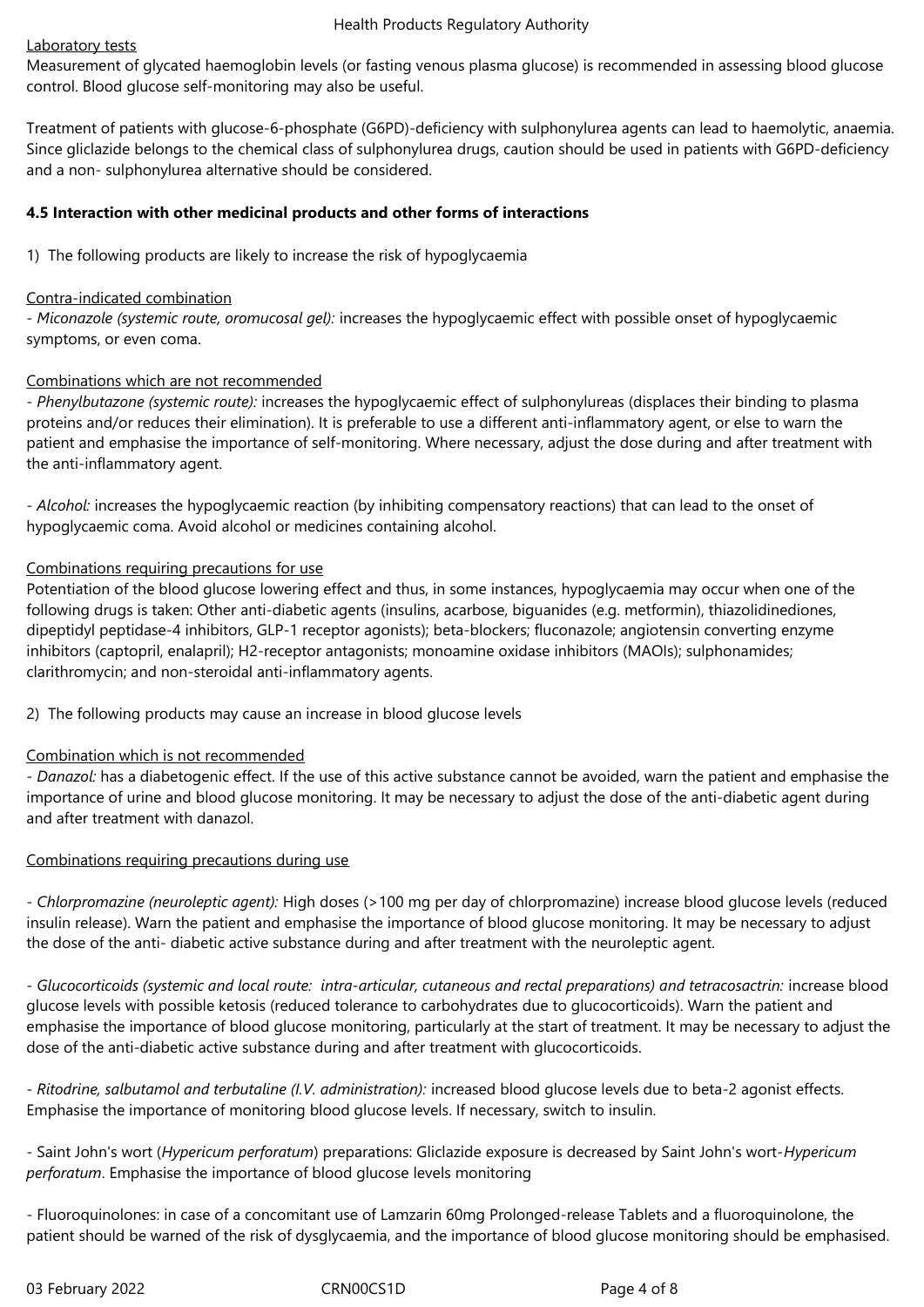# Health Products Regulatory Authority

# 3) Combination which must be taken into account

*- Anticoagulant therapy* (e.g. warfarin): Sulphonylureas may lead to potentiation of anticoagulation during concurrent treatment. Adjustment of the anticoagulant may be necessary.

# **4.6 Fertility, pregnancy and lactation**

# **Pregnancy**

There is no or limited amount of data (less than 300 pregnancy outcomes) from the use of gliclazide in pregnant women, although there is some data available for other sulphonylureas. In animal studies, gliclazide is not teratogenic (see section 5.3).

As a precautionary measure, it is preferable to avoid the use of Gliclazide during pregnancy.

Control of diabetes should be obtained before the time of conception to reduce the risk of congenital abnormalities linked to uncontrolled diabetes.

Oral hypoglycaemic agents are not suitable. Insulin is the drug of first choice for treatment of diabetes during pregnancy. It is recommended that oral hypoglycaemic therapy is changed to insulin before a pregnancy is attempted, or as soon as pregnancy is discovered.

## Breast-feeding

It is not known whether gliclazide or its metabolites are excreted in breast milk. Given the risk of neonatal hypoglycaemia, the product is contra-indicated in breast-feeding mothers. A risk to the new-borns/infants cannot be excluded.

# Fertility

No effect on fertility or reproductive performance was noted in male and female rats (see section 5.3).

# **4.7 Effects on ability to drive and use machines**

Lamzarin 60mg Prolonged-release tablets has no known influence on the ability to drive and use machines. However, patients should be made aware of the symptoms of hypoglycaemia and should be careful if driving or operating machinery, especially at the beginning of treatment.

## **4.8 Undesirable effects**

Based on the experience with gliclazide and with other sulphonylureas, the following undesirable effects have to be mentioned.

## Hypoglycaemia

As for other sulphonylureas, treatment with Lamzarin can cause hypoglycaemia, if meal times are irregular and, in particular, if meals are skipped. Possible symptoms of hypoglycaemia are: headache, intense hunger, nausea, vomiting, lassitude, sleep disorders, agitation, aggression, poor concentration, reduced awareness and slowed reactions, depression, confusion, visual and speech disorders, aphasia, tremor, paresis, sensory disorders, dizziness, feeling of powerlessness, loss of self-control, delirium, convulsions, shallow respiration, bradycardia, drowsiness and loss of consciousness, possibly resulting in coma and lethal outcome.

In addition, signs of adrenergic counter-regulation may be observed: sweating, clammy skin, anxiety, tachycardia, hypertension, palpitations, angina pectoris and cardiac arrhythmia.

Usually, symptoms disappear after intake of carbohydrates (sugar). However, artificial sweeteners have no effect. Experience with other sulphonylureas shows that hypoglycaemia can recur even when measures prove effective initially.

If a hypoglycaemic episode is severe or prolonged, and even if it is temporarily controlled by intake of sugar, immediate medical treatment or even hospitalisation is required.

# Other undesirable effects

Gastrointestinal disturbances, including abdominal pain, nausea, vomiting, dyspepsia, diarrhoea and constipation have been reported. These can be avoided or minimised if Lamzarin is taken with a meal.

The following undesirable effects have been more rarely reported.

| 03 February 2022 | CRN00 |
|------------------|-------|
|                  |       |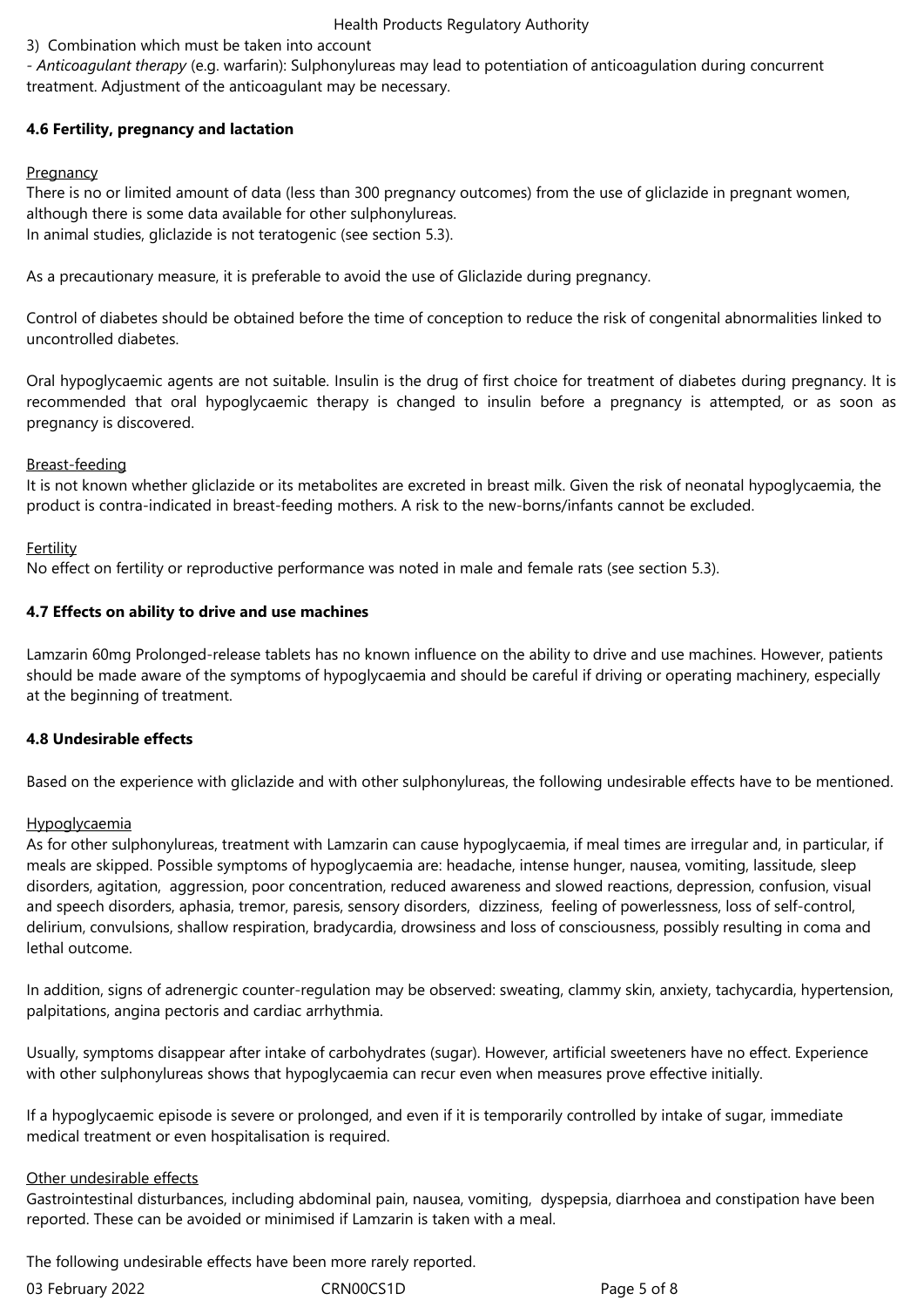Rash, pruritus, urticaria, angioedema, erythema, maculopapular rashes, and bullous reactions (such as Stevens-Johnson syndrome and toxic epidermal necrolysis), drug rash with eosinophilia and systemic symptoms (DRESS).

## Blood and lymphatic system disorders

Changes in haematology are rare. They may include anaemia, leucopenia, thrombocytopenia, granulocytopenia. These are in general reversible upon discontinuation of Lamzarin.

#### Hepato-biliary disorders

Raised hepatic enzyme levels (AST, ALT, alkaline phosphatase) and hepatitis (isolated reports). Discontinue treatment if cholestatic jaundice appears. These symptoms usually disappear after discontinuation of treatment.

#### Eye disorders

Transient visual disturbances may occur, especially on initiation of treatment, due to changes in blood glucose levels.

#### Class attribution effects

The following adverse events have been described for other sulphonylureas: Erythrocytopenia; agranulocytosis; haemolytic anaemia; pancytopenia; allergic vasculitis; hyponatraemia; elevated liver enzyme levels; and even impairment of liver function (e.g. with cholestasis and jaundice) and hepatitis, which regressed after withdrawal of the sulphonylurea or led to lifethreatening liver failure in isolated cases.

#### Reporting of suspected adverse reactions

Reporting suspected adverse reactions after authorisation of the medicinal product is important. It allows continued monitoring of the benefit/risk balance of the medicinal product. Healthcare professionals are asked to report any suspected adverse reactions via HPRA Pharmacovigilance, Earlsfort Terrace, IRL - Dublin 2; Tel: +353 1 6764971; Fax: +353 1 6762517. Website: www.hpra.ie; E-mail: medsafety@hpra.ie.

#### **4.9 Overdose**

An overd[ose of sulpho](http://www.hpra.ie/)nylureas may cause hypoglycaemia. Moderate symptoms of hypoglycaemia, without any loss of consciousness or neurological signs, must be corrected by carbohydrate intake, dose adjustment and/or change of diet. Strict monitoring should be continued until the doctor is sure that the patient is out of danger.

Severe hypoglycaemic reactions, with coma, convulsions or other neurological disorders are possible and must be treated as a medical emergency, requiring immediate hospitalisation.

If hypoglycaemic coma is diagnosed or suspected, the patient should be given a rapid I.V. injection of 50 ml of concentrated glucose solution (20 to 30 %). This should be followed by continuous infusion of a more dilute glucose solution (10 %) at a rate that will maintain blood glucose levels above 1 g/l. Patients should be monitored closely and, depending on the patient's condition after this time, the doctor will decide if further monitoring is necessary.

Dialysis is of no benefit to patients due to the strong binding of gliclazide to proteins.

## **5 PHARMACOLOGICAL PROPERTIES**

#### **5.1 Pharmacodynamic properties**

Pharmacotherapeutic group: Blood glucose lowering drugs, excl. insulins: Sulfonylureas, ATC code: A10BB09

Gliclazide is a hypoglycaemic, sulphonylurea, oral anti-diabetic active substance differing from other related compounds by an N-containing heterocyclic ring with an endocyclic bond.

#### Mechanism of action

Gliclazide reduces blood glucose levels by stimulating insulin secretion from the β-cells of the islets of Langerhans. Increase in postprandial insulin and C-peptide secretion persists after two years of treatment.

In addition to these metabolic properties, gliclazide has haemovascular properties.

03 February 2022 **CRNOOCS1D** CRNOOCS1D Page 6 of 8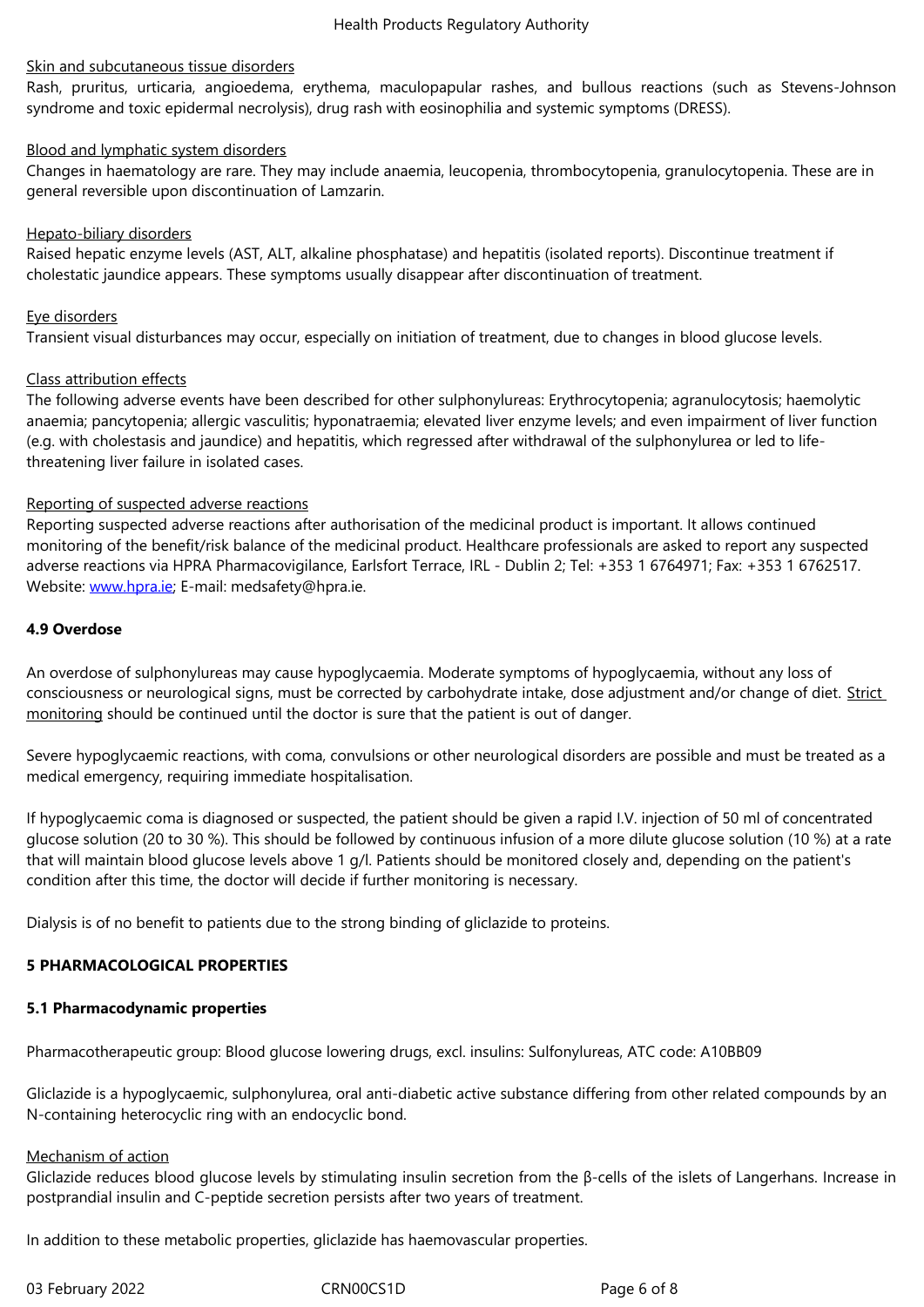#### Health Products Regulatory Authority

# Pharmacodynamic effects

## Effects on insulin release

In type 2 diabetics, gliclazide restores the first peak of insulin secretion in response to glucose and increases the second phase of insulin secretion. A significant increase in insulin response is seen in response to stimulation induced by a meal or glucose.

# Haemovascular properties

Gliclazide decreases microthrombosis by two mechanisms which may be involved in complications of diabetes:

- A partial inhibition of platelet aggregation and adhesion, with a decrease in the markers of platelet activation (beta thromboglobulin, thromboxane B2).

- An action on the vascular endothelium fibrinolytic activity with an increase in tPA activity.

# **5.2 Pharmacokinetic properties**

# Absorption

Plasma levels increase progressively during the first 6 hours, reaching a plateau which is maintained from the sixth to the twelfth hour after administration.

Intra-individual variability is low.

Gliclazide is completely absorbed. Food intake does not affect the rate or degree of absorption.

# Distribution

Plasma protein binding is approximately 95%. The volume of distribution is around 30 litres. A single daily intake of Lamzarin 60mg Prolonged-release Tablets maintains effective gliclazide plasma concentrations over 24 hours.

# **Biotransformation**

Gliclazide is mainly metabolised in the liver and excreted in the urine: less than 1% of the unchanged form is found in the urine. No active metabolites have been detected in plasma.

## Elimination

The elimination half-life of gliclazide varies between 12 and 20 hours.

## Linearity/non-linearity

The relationship between the dose administered ranging up to 120 mg and the area under the concentration time curve is linear.

Special populations *Older people* No clinically significant changes in pharmacokinetic parameters have been observed in elderly patients.

## **5.3 Preclinical safety data**

Preclinical data reveal no special hazards for humans based on conventional studies of repeated dose toxicity and genotoxicity. Long term carcinogenicity studies have not been done. No teratogenic changes have been shown in animal studies, but lower fetal body weight was observed in animals receiving doses 25-fold higher than the maximum recommended dose in humans. Fertility and reproductive performance were unaffected after gliclazide administration in animal studies.

## **6 PHARMACEUTICAL PARTICULARS**

# **6.1 List of excipients**

Lactose monohydrate Hypromellose Magnesium stearate